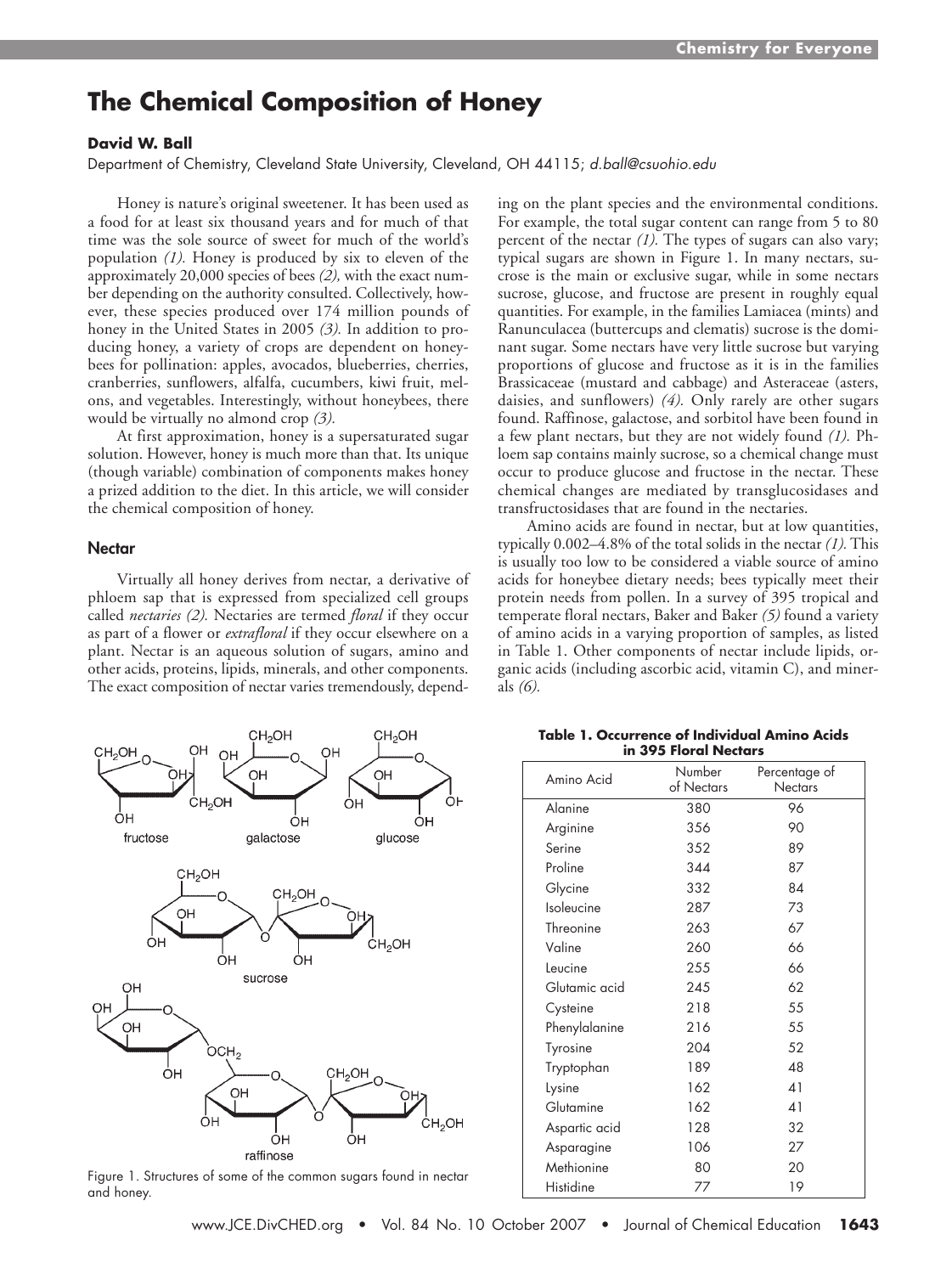

Figure 2. Some general anatomy of a worker bee. Only the relevant parts are defined: Gls–tongue; SIO–salivary orifice; Syr–salary syringe; SID–salivary duct; Oe–oesophagus; HS–honey stomach; and Vent–ventriculus (intestine) (diagram from ref 1).

The exact composition of the nectar has a definite impact on the flavor and quality of the finished honey. Although it is impossible to force bees to visit a particular nectar source, it is not uncommon to locate beehives near a large quantity of one type of flowering plant, such as a clover patch, orange grove, pumpkin patch, or other substantial acreage devoted to one plant. Since it would be likely that most of the nectar would derive from that source, the honey produced can legitimately called "clover honey" or "orange blossom honey" or "pumpkin blossom honey", and these "single-source" honeys have a distinctive and sometimes recognizable smell and flavor.

Bees may also collect honeydew, a liquid secreted by insects of the order Hemiptera, the most common example being aphids *(7).* Although similar to honey and considered a delicacy by some cultures, it is generally considered inferior to real honey and will not be considered here further.

#### **Nectar into Honey**

Bees have a complex anatomy that is used to collect nectar from plants. A diagram of some relevant bee anatomy is shown in Figure 2. When a worker bee drinks nectar from a flower, a maximum of about 25 mg of nectar is stored at the bottom of the esophagus in a widened region called the honey stomach or honey sac *(1).* During the course of this process, the nectar is mixed with the secretions of two glands, the salivary and the hypopharyngeal. It is the secretions of the latter glands, which contain enzymes, that begin to chemically alter the nectar. These enzymes include diastase and invertase, both of which break down larger saccharides, especially sucrose, into monosaccharides. Glucose oxidase is also present. Thus, chemical transformation of the nectar into honey begins almost immediately *(7).*

In the hive, the forager bee disgorges the nectar and transfers it to a house bee. The house bee drinks the nectar through her proboscis and may regurgitate and redrink the nectar additional times over a period of 15–20 minutes. In doing so, more enzyme-containing secretions are mixed with the nectar. The nectar may also be passed to another house bee for additional processing. Eventually, the nectar droplet is deposited into the honeycomb.

| Component                      | Average (%) | Range (%)     |  |
|--------------------------------|-------------|---------------|--|
| Water                          | 17.2        | $12.2 - 22.9$ |  |
| Fructose                       | 38.4        | $30.9 - 44.3$ |  |
| Glucose                        | 30.3        | $22.9 - 40.7$ |  |
| Sucrose                        | 1.3         | $0.2 - 7.6$   |  |
| Other disaccharides            | 7.3         | $2.7 - 16.0$  |  |
| Higher sugars                  | 1.4         | $0.1 - 3.8$   |  |
| Gluconic acid                  | 0.57        | $0.17 - 1.17$ |  |
| Acids (not including gluconic) | 0.43        | $0.13 - 0.92$ |  |
| Lactones                       | 0.14        | $0.0 - 0.37$  |  |
| Minerals                       | 0.17        | $0.02 - 1.03$ |  |
| Nitrogen                       | 0.04        | $0.0 - 0.13$  |  |

NOTE: Data are from ref 1. The pH of honey is ~3.9 and ranges from 3.4 to 6.

The ripening of nectar into honey is a combination of two processes: the conversion of sucrose into glucose and fructose and the evaporation of excess water. Honey is less than 20% water, so as much as 80% of the total nectar must be evaporated. Bees are constantly fanning the honeycomb with their wings, hastening water evaporation. In fact, excess humidity can be detrimental to honey production, and beehives are typically slightly tilted to prevent pooling of water inside the hive. The actual conversion process from salivated nectar to honey takes 1–3 days. Bees continue to add nectar to individual honeycomb cells until the chamber is full, after which the bees will cap the cell with newly produced beeswax *(7).*

#### **Honey**

Depending on the source(s) of nectar, honey can have a variable composition. The average composition of a sampling of 490 honey samples from around the United States (*1,* p 871) is listed in Table 2. The wide range of some components is due to the equally wide range of nectar sources. Single-source honeys will have a lower range of values because of the greater consistency in the composition of the nectar.

One of the defining characteristics of honey is its low moisture content. Folklore has it that honey is the only food that will not spoil. This is due to its low moisture content; bacteria, for example, cannot survive in a medium with such a high osmotic pressure *(8).* However, this is not to say that honey cannot be unsafe. It can be made from nectar that is not palatable or even poisonous (such as that of rhododendron) or may contain spores of mold or other organisms that can act as allergens or toxins, which is the reason not to feed honey to babies less than one year old *(8).* Honey that is harvested before it is completely ripe has a higher moisture content and may be vulnerable to spoilage. Also, honey is hygroscopic and will absorb water from the atmosphere if it is not kept in a well-sealed container.

Honey is typically about 83 degrees Brix or about 83% sugar. (The "degrees Brix" unit, abbreviated <sup>o</sup>Bx, indicates how many grams of sucrose are dissolved in 100 grams of solution; it is a common unit used to describe honey, maple syrup, fermenting grape juice, and frozen concentrated or-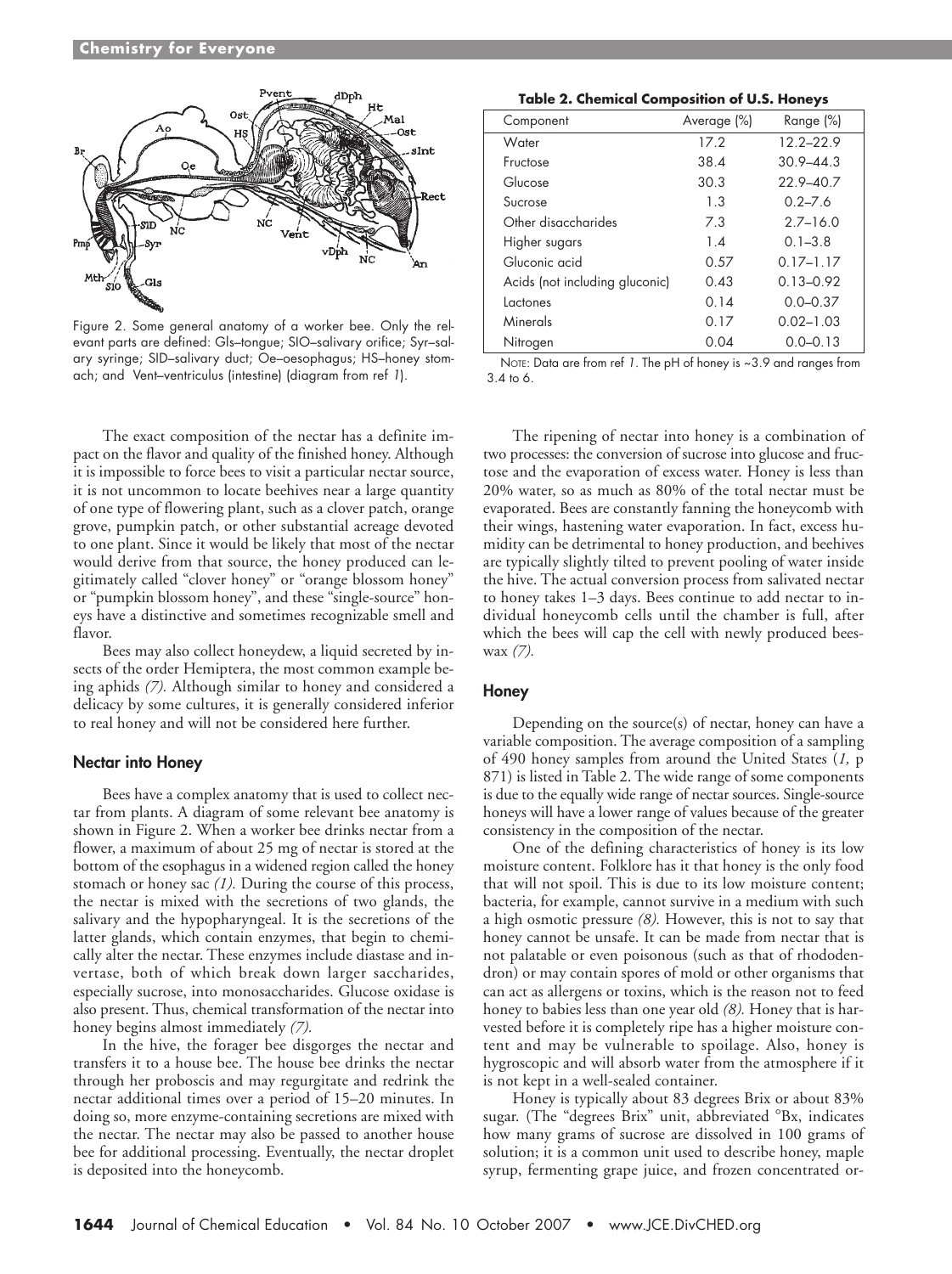| Mineral    | Average (ppm) | Range (ppm)   |
|------------|---------------|---------------|
| Potassium  | 205           | 100-588       |
| Sulfur     | 58            | $36 - 108$    |
| Chlorine   | 52            | $23 - 75$     |
| Calcium    | 49            | $23 - 68$     |
| Phosphorus | 35            | $23 - 50$     |
| Magnesium  | 19            | $11 - 56$     |
| Sodium     | 18            | $6 - 35$      |
| Iron       | 2.4           | $1.2 - 4.8$   |
| Copper     | 0.3           | $0.14 - 0.70$ |
| Manganese  | 0.3           | $0.17 - 0.44$ |

**Table 3. Mineral Content of Light-Colored Honey**

NOTE: Data are from ref 1.

ange juice; ref *9.*) Although the typical *individual* concentrations of sugars are below the individual saturation limit (about 69 g/100 g H<sub>2</sub>O for glucose and 380 g/100 g H<sub>2</sub>O for fructose; ref *10*), the *total* sugar concentration is high enough to consider honey a supersaturated solution. Indeed, over time, glucose will precipitate from solution, as many a long-time keeper of honey will confirm. Honey stored at cool temperatures is also prone to glucose precipitation.

Most of the carbohydrates in honey are monosaccharides, with more fructose than glucose. At a distant third place is sucrose; other disaccharides present in honey, albeit in very small quantities, are maltose, isomaltose, nigerose, turanose, and maltulose. At about 1% or less of the total sugars, a small quantity of higher sugars, oligosaccharides, and dextrins are also present in honey *(7).* Interestingly, the so-called sugar spectrum of finished honey is not static. Rather, it does change with time. A slight  $($ <15% $)$  decrease in the quantity of fructose and glucose occurs over time owing to the acidcatalyzed formation of maltose and other reducing disaccharides *(1).*

Honey is deceptively acidic, as the high sugar content tends to mask the acidity in the taste. The average pH of honey is 3.9, which is equivalent to an ∼0.0001 M aqueous solution of a strong monoprotic acid. It was originally thought that formic and citric acids were the dominant acids in honeys. However, it is now understood that gluconic acid (2,3,4,5,6-pentahydroxyhexanoic acid) is the predominating acid in honey. It is produced by glucose oxidase from bee secretions acting on glucose. Gluconic acid has a  $pK_a$  of 3.7 (compared to the  $pK_a$  of acetic acid of 4.75) and is also a good chelating agent. Other acids that have been identified in honey include acetic, butyric, citric, formic, lactic, maleic, malic, oxalic, and succinic acids *(1).*

The mineral content of honey has a 50-fold range of values, the largest of any component. The minerals found in honey, their average values, and their ranges are listed in Table 3. Note that by US FDA standards, most honey can be classified as a low-sodium or sodium-free food! Trace elements found in honey include chromium, lithium, nickel, lead, tin, and zinc *(1).*

In addition to diastase, invertase, and glucose oxidase, other enzymes found in honey include catalase and an acid

| Vitamin          | Concentration (ppm) |
|------------------|---------------------|
| Riboflavin       | 0.63                |
| Pantothenic acid | 0.96                |
| Niacin           | 3.2                 |
| Thiamin          | 0.06                |
| Pyridoxin        | 32                  |

**Table 4. Vitamin Content of Honey**

A 2 scorbic acid 2 NOTE: Data taken for U.S. samples only from ref 1.

phosphatase. There is only a small quantity of protein in finished honey as indicated by the low nitrogen content in Table 2. There are also free amino acids in honey, with proline being the dominant amino acid present. It is generally agreed that most of the amino acid content derives from the bees, not the nectar or the pollen. Total amino acid rarely exceeds 300 ppm *(7).*

Honey contains small but detectable quantities of vitamins, as listed in Table 4. However, honey should not be considered good sources of vitamins, as the concentrations of many are best described in the parts per million range *(1).*

The chemical composition of honey affects several of its physical characteristics. As a concentrated sugar solution, honey has a high refractive index (about 1.49) and viscosity (typical clover honey has a viscosity of about 120 poise at room temperature, compared to 0.0089 poise for water). The specific gravity of honey is about 1.4, and the specific heat of honey is about 40% less than that of pure water *(1).*

The aroma and flavor of honey are attributed to the sugars, the acids, and other volatile components in honey. These volatile components include a variety of  $C_1-C_5$  aldehydes and alcohols. Methyl and ethyl formate have also been identified in honey. It has been noted that many phenylacetic esters have a honey-like taste and aroma *(11).*

One obvious characteristic of honey is its color. Massproduced honey is a blend made from many honey sources, and so may be uniform in color. But individually harvested honey can have a range of colors depending on the season, the nectar source, the time between nectar collection and honey harvest, and production details (heating having the most obvious color impact). The author's experience with his own beehive indicates that the color of the honey in the combs changes suddenly from light to dark in the middle of the summer without a gradual transition, obviously caused by a change in available nectar sources. Curiously, the chemicals most responsible for the color of honey remain largely unknown. Some researchers suggest that the color is due to the presence or absence of carotenoids; others suggest that polyphenols are responsible. Another possibility is a chemical caramelization of the saccharides in honey, catalyzed by the acids present. Others suggest a Malliard reaction between the sugars and amino acids. Whatever the source of the color,